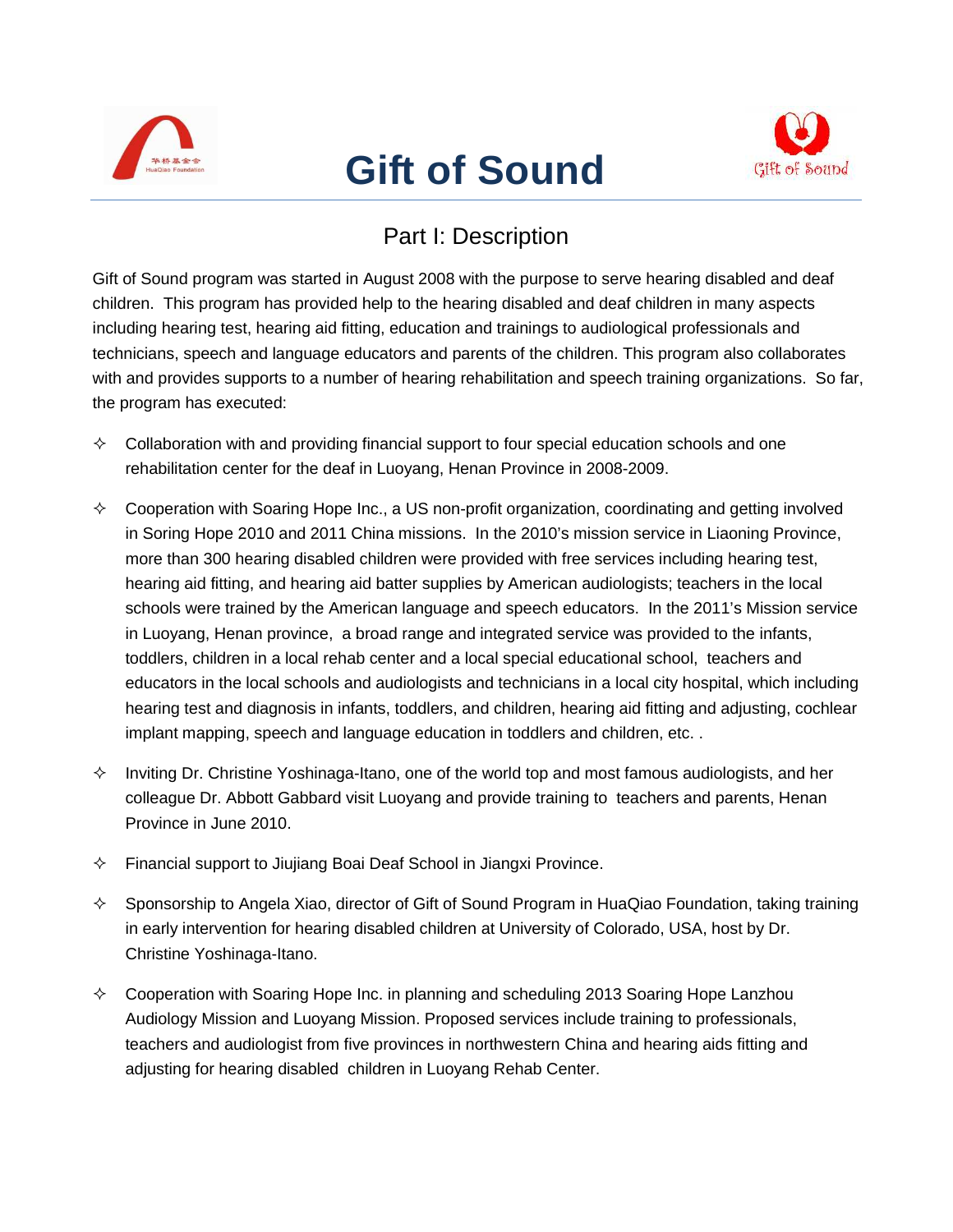



**Hope of Sound Program:**

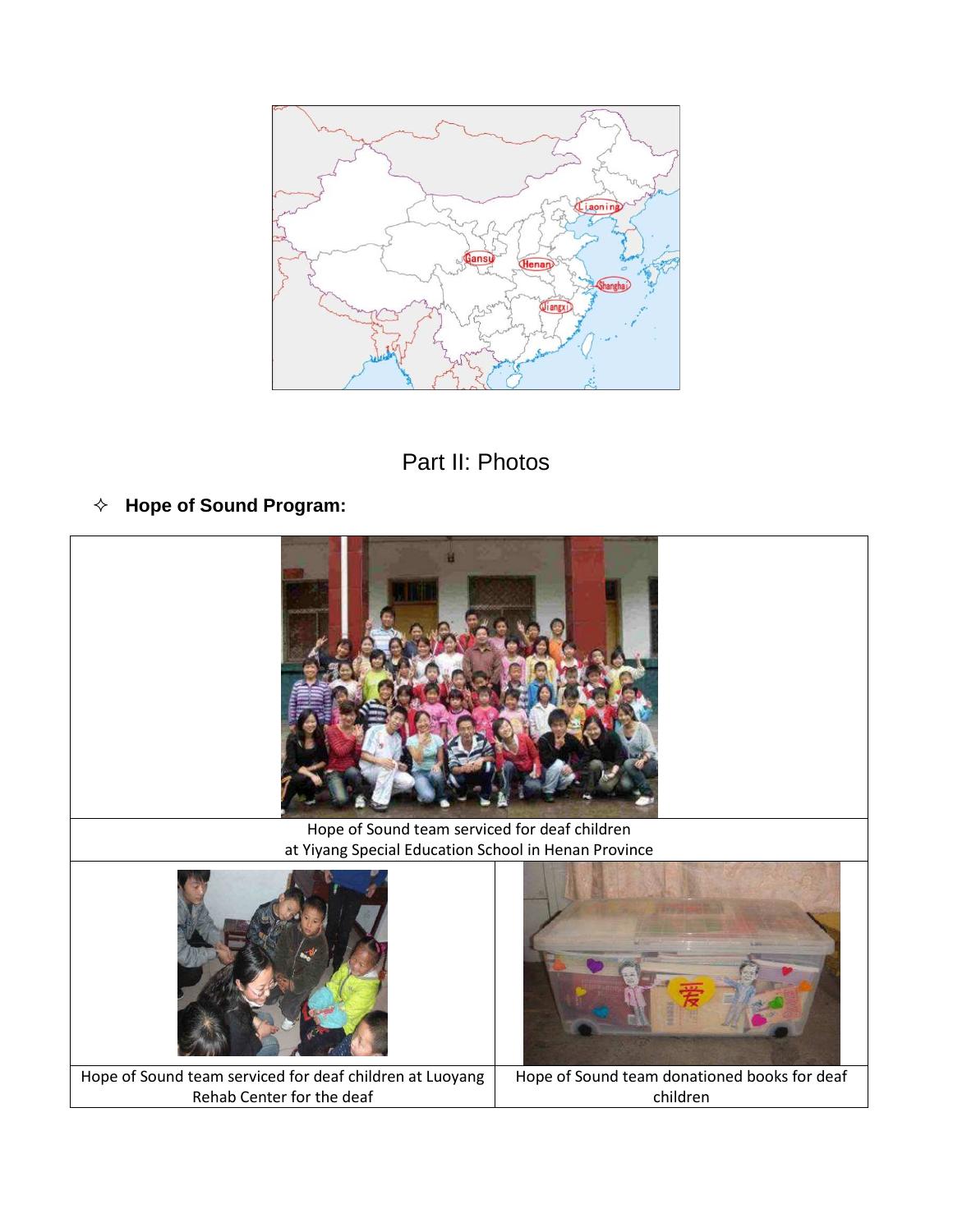**2010 Liaoning Audiology Mission**